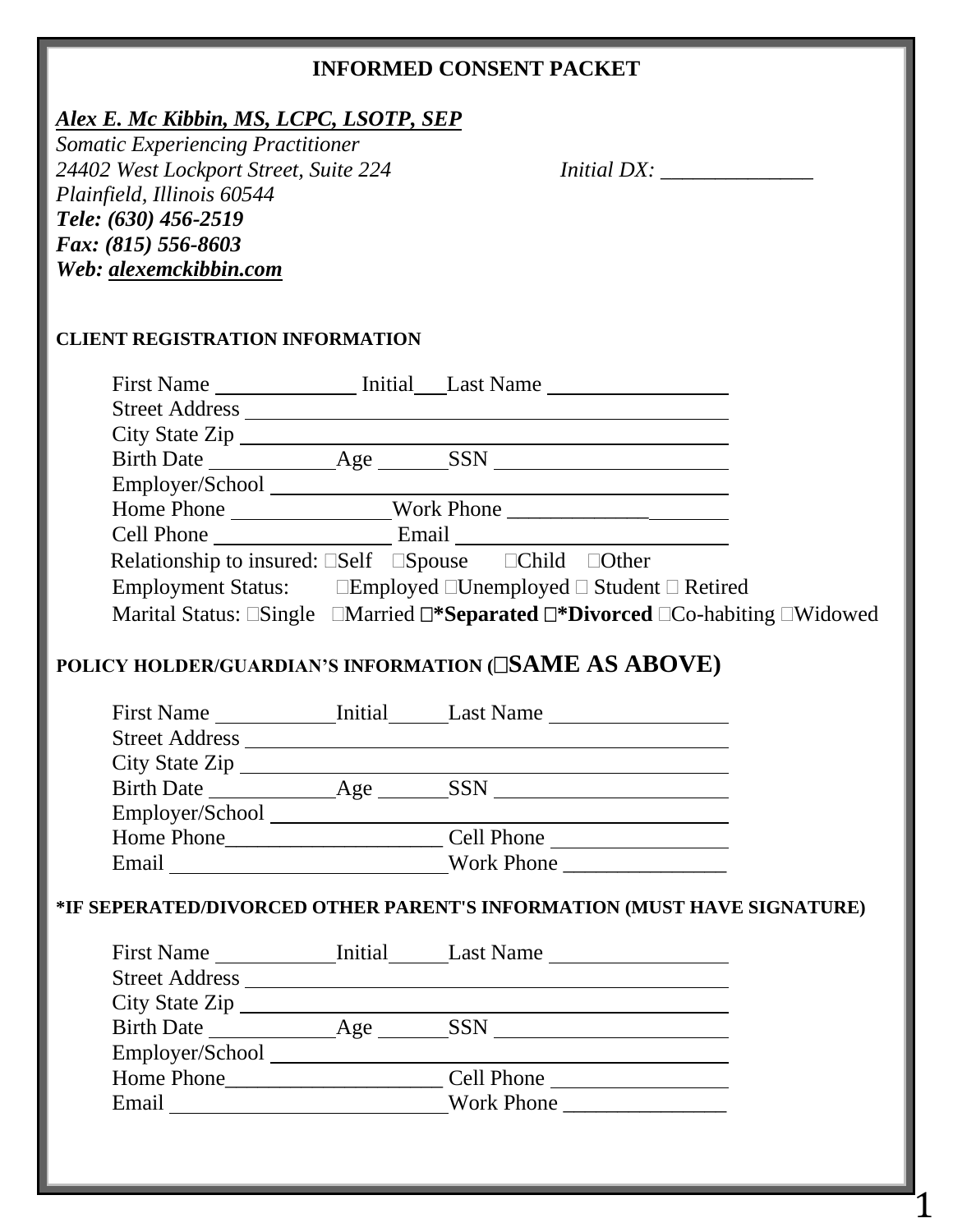| <b>INSURANCE NAME:</b> | <i><b>hmo ¤po¤pos</b></i> |
|------------------------|---------------------------|
| <b>Insured's ID#</b>   |                           |
| Group #                |                           |

#### **Assignment of Benefits and Release of Information**

*I hereby assign, transfer, and set over to Alex E. Mc Kibbin, M.S., LCPC LSOTP all my rights to my medical reimbursement benefits under my insurance policy. I authorize the release of any medical information needed to determine benefits. This authorization shall remain valid until written notice is given by me revoking said authorization. I understand that this order does not relieve me of my obligation to pay such bills if not paid by my Insurance Company or of any balance due after payments by my Insurance Company.*

| Signature of Responsible Party | Date |
|--------------------------------|------|
|                                |      |
| Signature of Responsible Party | Date |

#### **Hours and Cancellations**

Psychotherapy sessions are typically 45 - 50 minutes long. If it becomes impossible for you to keep an appointment, it is important that you call to inform me of your cancellation. Due to the policy of reserved appointment times, an appointment that you cannot keep must be canceled no fewer than 24 hours before the appointment time. Appointments that have not been properly canceled will be charged the regular session fee. Insurance will not pay for missed sessions, so these will be your sole responsibility. Unfortunately, I cannot call to remind people of appointments.

**Initials: \_\_\_\_\_\_\_\_\_\_**

#### **Phone Calls**

My general policy is to leave only my name and phone number when phone calls are returned. Please indicate your consent for my office to leave treatment information: appointment changes, account information, etc.

> O I **authorize** Alex E. Mc Kibbin, M.S., LCPC to leave treatment information on my answering machine and voice mail.

O I **do not authorize** Alex E. Mc Kibbin, M.S., LCPC to leave treatment information on my answering machine and voice mail.

#### **Initials: \_\_\_\_\_\_\_\_\_\_**

#### **Fees and Insurance**

Charges for sessions are consistent with standard psychotherapy fees in the community. PAYMENT IS REQUESTED AT THE TIME OF SERVICE. Please make checks payable to Alex E. Mc Kibbin, M.S., LCPC**.**

Many insurance plans will reimburse you for some or all the charges for psychotherapy. If you are eligible for reimbursement under your plan, you will be required to pay any co-pays or co-insurance at the time of your visit. If you have a deductible that has not been met, you will be required to pay the full session fee until your deductible has been met. If your insurance requires prior authorization or a physician referral for mental health services, it is your responsibility to make sure this is in place prior to the session. Any visits not authorized will be charged to you at full fee.

#### **Initials: \_\_\_\_\_\_\_\_\_\_**

#### **Emergencies**

In the event of an emergency, you may contact my cell phone. However, I do not usually accept calls if in session. **If I am not available in case of emergency, please call your local crisis line, contact your primary care physician, or proceed to your local emergency room.**

| <b>Initials:</b> |  |  |  |
|------------------|--|--|--|
|                  |  |  |  |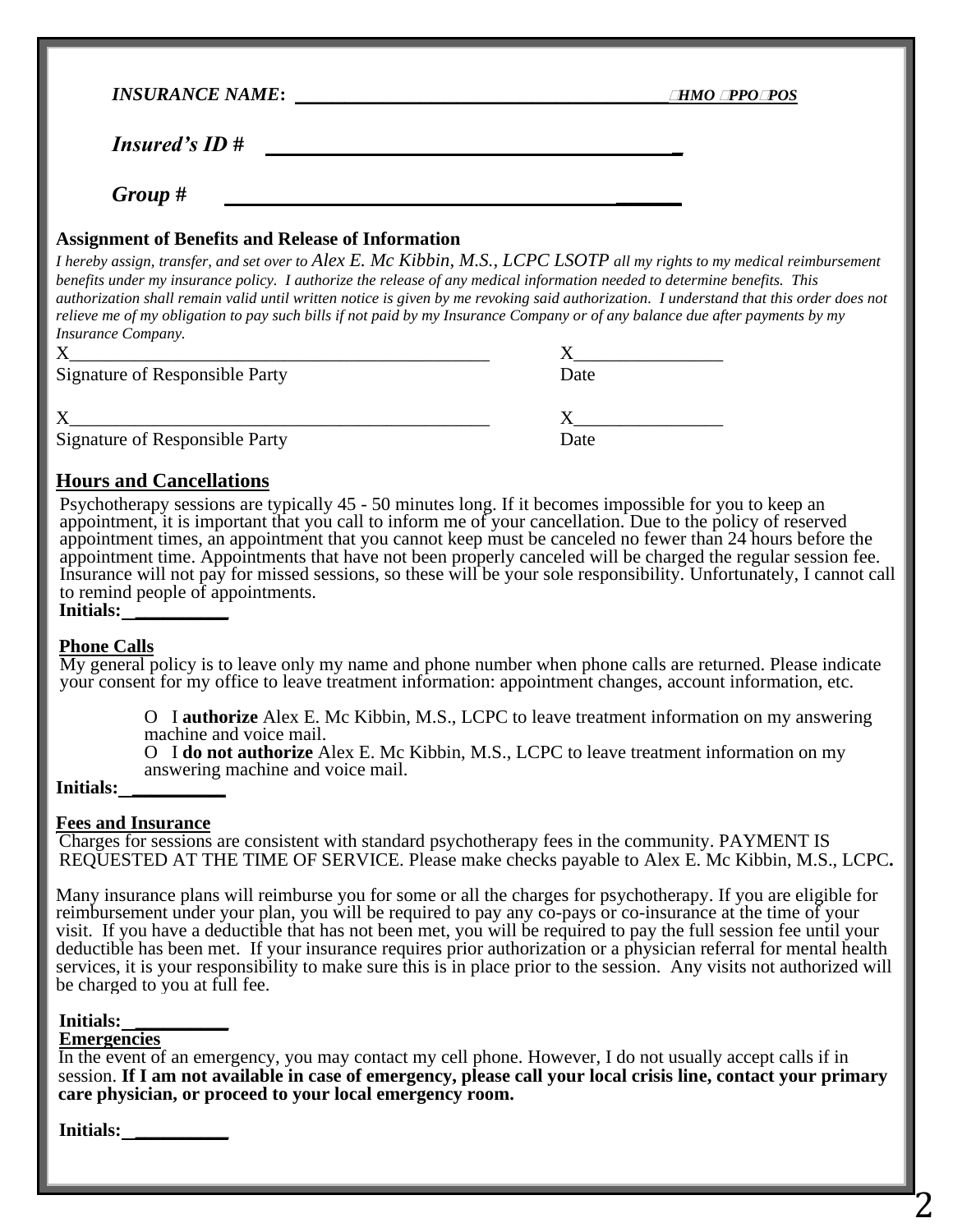#### **Confidentiality**

I am committed to making this a safe place for you to get help. To that end, I adhere to all legal protections of your confidentiality. Limitations include staff consultation, life-threatening behavior (to yourself or someone else), suspicion of or disclosure child abuse, elder abuse, and judge's orders to release information.

Good communication between us is vital to my ability to serve you well. Please tell me about problems and questions that might arise. If you do not understand an answer or if new, problems arise, let me know. I want to provide you with the best possible care, and I need your cooperation to succeed. Please contact me if you have a concern.

| <b>Initials:</b>   |      |
|--------------------|------|
| Client Signature   | Date |
| Parent Signature   | Date |
| Parent Signature   | Date |
| Provider Signature | Date |

**All items have been fully explained and I understand and take full responsibility for their contents.**

#### **NOTICE OF PRIVACY PRACTICES**

*Effective April 14, 2003*

#### **THIS NOTICE DESCRIBES HOW MED1CAL INFORMAT1QN ABOUT YOU MAY BE USED AND DISCLOSED AND HOW YOU CAN GET ACCESS TO THIS INFORMATION. PLEASE REVIEW THIS NOTICE CAREFULLY.**

Your health record contains personal information about you and your health. The information about you that may identify you and that relates to your past, present or future physical or mental health or condition and related health care services is referred to as Protected Health Information ("PHI"). This Notice of Privacy Practices describes how I may use and disclose your PHI in accordance with applicable law and the APA Code of Ethics. It also describes your rights regarding how you may gain access to and control your PHI.

Under the Health Insurance Portability and Accountability Act of 1996 ("HIPAA"), I am required to maintain the privacy of PHI and to provide you with notice of my legal duties and privacy practices with respect to PHI. I am required to abide by the terms of this Notice of Privacy Practices. I reserve the right to change the terms of this Notice of Privacy Practices at any time. Any new Notice of Privacy Practices will Be effective for all PHI that I maintain at that time. I will provide you with a copy of the revised Notice of Privacy Practices by sending a copy to you in the mail upon request or providing one to you at your next appointment.

#### **HOW I MAY USE AND DISCLOSE HEALTH INFORMATION ABOUT YOU**

**For Treatment:** Your PHI may be used and disclosed by those who are involved in your care for the purpose of providing, coordinating, or managing your health care treatment and related services. This includes consultation with clinical supervisors or other treatment team members. I may disclose PHI to any other consultant only with your authorization.

**For Payment:** I may use and disclose PHI so that I can receive payment for the treatment services provided to you. This will only be done with your authorization. Examples of payment-related activities are making a determination of eligibility or coverage for insurance benefits, processing claims with your insurance company, reviewing services provided to you to determine medical necessity, or undertaking utilization review activities. If it becomes necessary to use collection processes due to lack of payment for services, will only disclose the minimum amount of PHI necessary for purposes of collection.

**For Health Care Operations:** I may use or disclose, as needed, your PHI to support my business activities including, but not limited to, quality assessment activities, licensing and conducting or arranging for other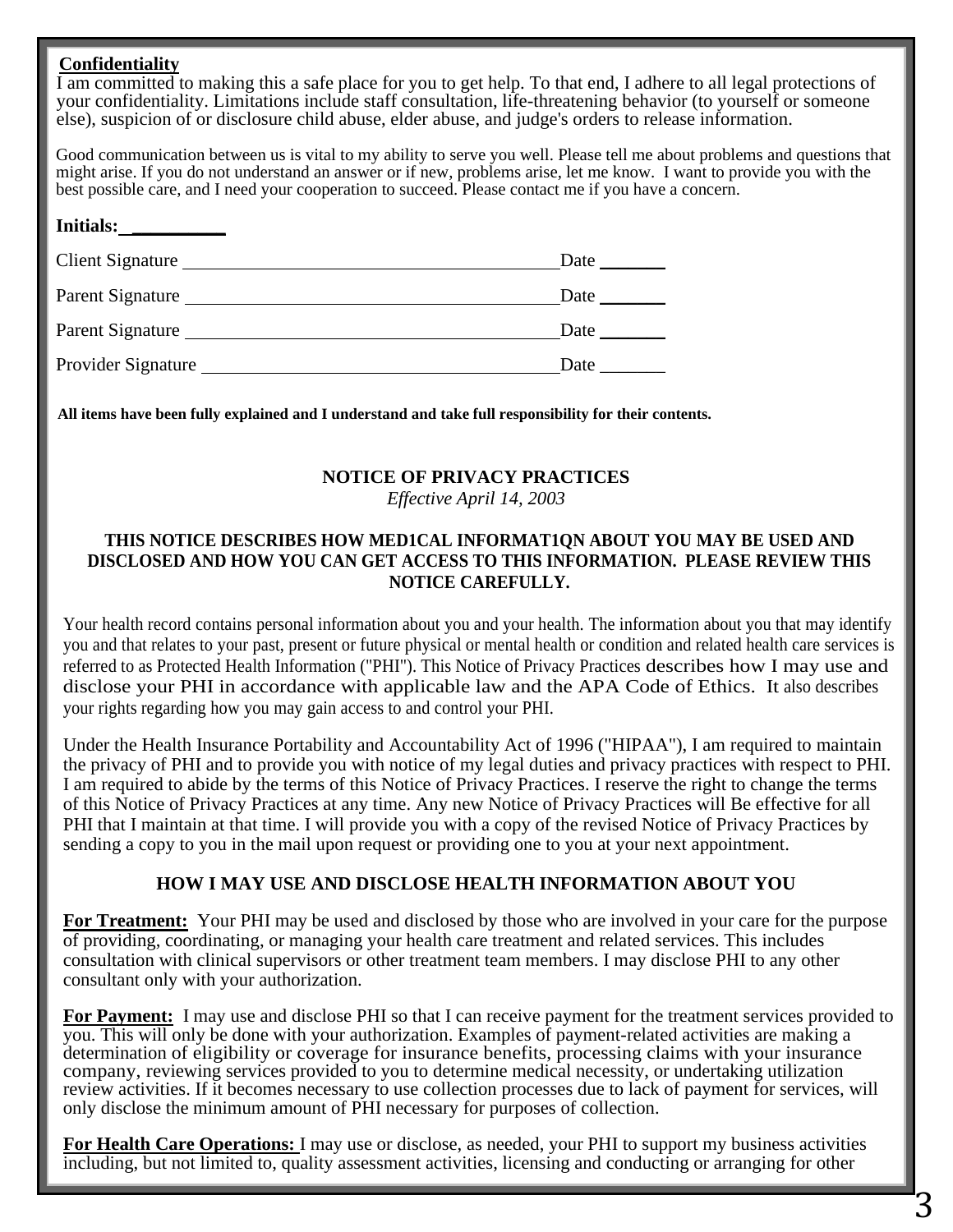business activities. For example, I may share your PHI with third parties that perform various business activities (e.g., billing or typing services) provided I have a written contract with the business that requires it to safeguard, the privacy of your PHI. For training or teaching purposes PHI will be disclosed only with your authorization. I may use PHI to contact you to provide appointment reminders or information about treatment alternatives or other health-related benefits and services.

**Required by Law:** Under the law, I must make disclosures of your PHI to you upon your request. In addition, I must make disclosures to the Secretary of the Department of Health and Human Services for the purpose of investigating or determining my compliance with the requirements of the Privacy Rule.

**Without Authorization:** Applicable law and ethical standards permit me to disclose information about you without your authorization only in a limited number of other situations. The types of uses and disclosures that may be made without your authorization are those that are:

- Required by Law, such as the mandatory reporting of child abuse or neglect or elder abuse, or mandatory government agency audits or investigations (such as the social work licensing board or the health department)
- Required by Court Order
- Necessary to prevent or lessen a serious and imminent threat to the health or safety of a person or the public. If information is disclosed to prevent or lessen a serious threat, it will be disclosed to a person or persons reasonably able to prevent or lessen the threat, including the target of the threat.

**Verbal Permission:** I may use or disclose your information to family members that are directly involved in your treatment with your verbal permission.

**With Authorization:** Uses and disclosures not specifically permitted by applicable law will be made only with your written authorization, which may be revoked.

### **YOUR RIGHTS REGARDING YOUR PHI**

You have the following rights regarding PHI I maintain about you. To exercise any of these rights, please submit your request in writing to me at  $24402$  W. Lockport St. #224, Plainfield, IL. 60544:

- **Right of Access to Inspect and Copy**. You have the right, which may be restricted only in exceptional circumstances, to inspect and copy PHI that may be used to make decisions about your care. Your right to inspect and copy PHI will be restricted only in those situations where there is compelling evidence that access would cause serious harm to you. I may charge a reasonable, cost-based fee for copies. [
- **Right to Amend.** If you feel that the PHI, I have about you is incorrect or incomplete, you may ask me to amend the information although I am not required to agree to the amendment.
- **Right to an Accounting of Disclosures.** You have the right to request an accounting of certain of the disclosures that I make of your PHI. I may charge you a reasonable fee if you request more than one accounting in any 12-month period.
- **Right to Request Restrictions.** You have the right to request a restriction or limitation on the use or disclosure of your PHI for treatment, payment, or health care operations. I am not required to agree to your request.
- **Right to Request Confidential Communication.** You have the right to request that I communicate with you about medical matters in a certain way or at a certain location.
- **Right to a Copy of this Notice.** You have the right to a copy of this notice.

### **COMPLAINTS**

If you believe I have violated your privacy rights, you have the right to file a complaint in writing with me or with the Secretary of Health and Human Services at 200 Independence Avenue, S.W. Washington, D.C. 20201 or by calling (202) 619-0257. **I will not retaliate against you for filing a complaint.**

The effective date of this Notice is May 1, 2005.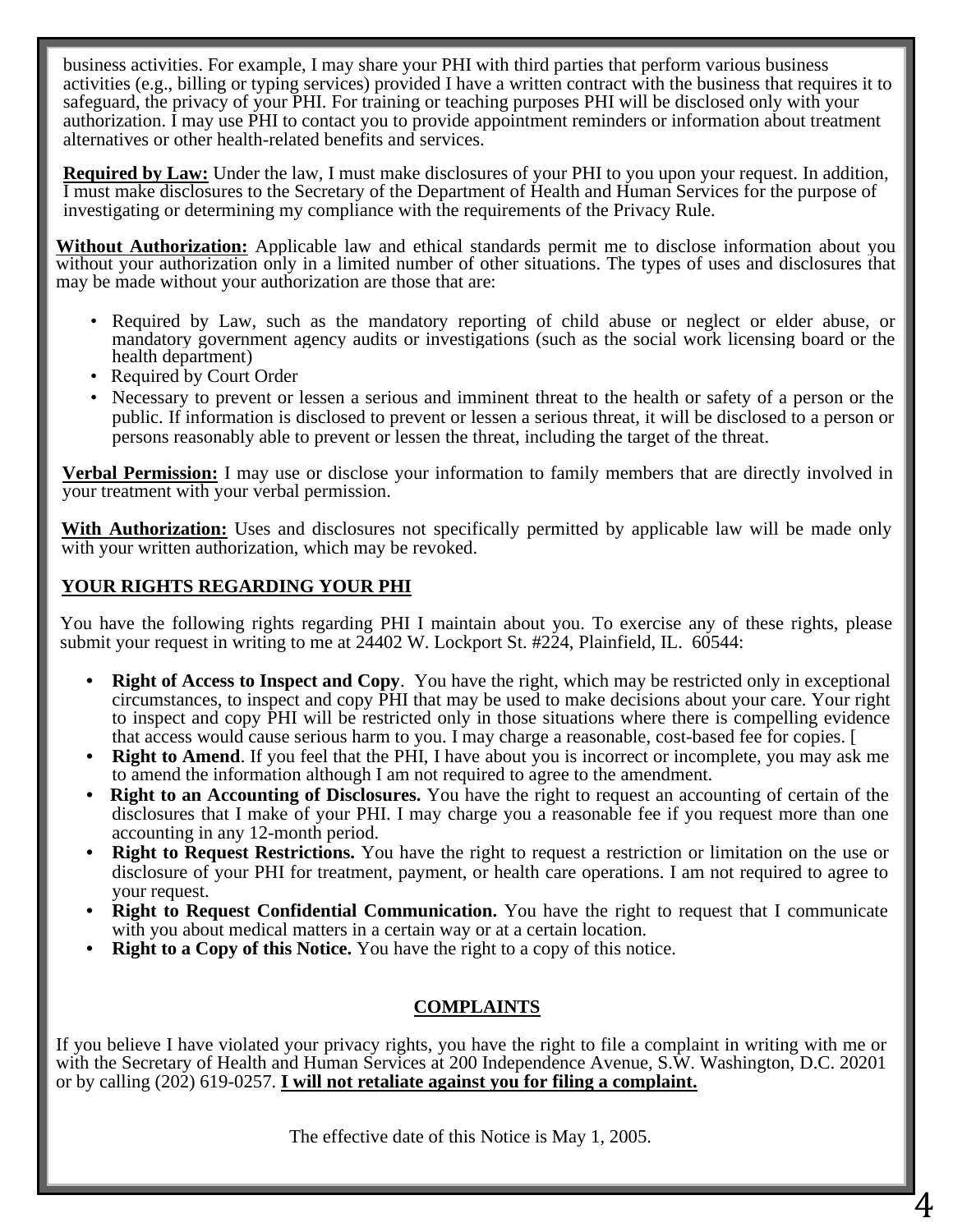# *NOTICE OF PRIVACY PRACTICES* (HIPAA) *Receipt and Acknowledgment of Notice*

Client Name:

DOB:  $\qquad \qquad / \qquad / \qquad$ 

SSN: \_\_\_\_\_-\_\_\_\_\_\_-\_\_\_\_\_

I hereby acknowledge that I have received, in addition, given an opportunity to read a copy of the Notice of Privacy Practices. I understand that if I have any questions regarding the Notice or my privacy rights, I can contact Alex E. Mc Kibbin, M.S., LCPC.

| <b>CLIENT SIGNATURE:</b>                                   | DATE: |
|------------------------------------------------------------|-------|
| PARENT, GUARDIAN OR<br>PERSONAL REPRESENTATIVE SIGNATURE*: | DATE: |
| PARENT, GUARDIAN OR<br>PERSONAL REPRESENTATIVE SIGNATURE*: | DATE: |

\*If you are signing as a personal representative of an individual, please describe your legal authority to act for this individual (power of attorney, healthcare surrogate, etc.)

\_\_\_\_\_\_\_\_ Client Refuses to Acknowledge Receipt

| <b>SIGNATURE OF WITNESS:</b> | <b>DATE</b> |  |
|------------------------------|-------------|--|
|                              |             |  |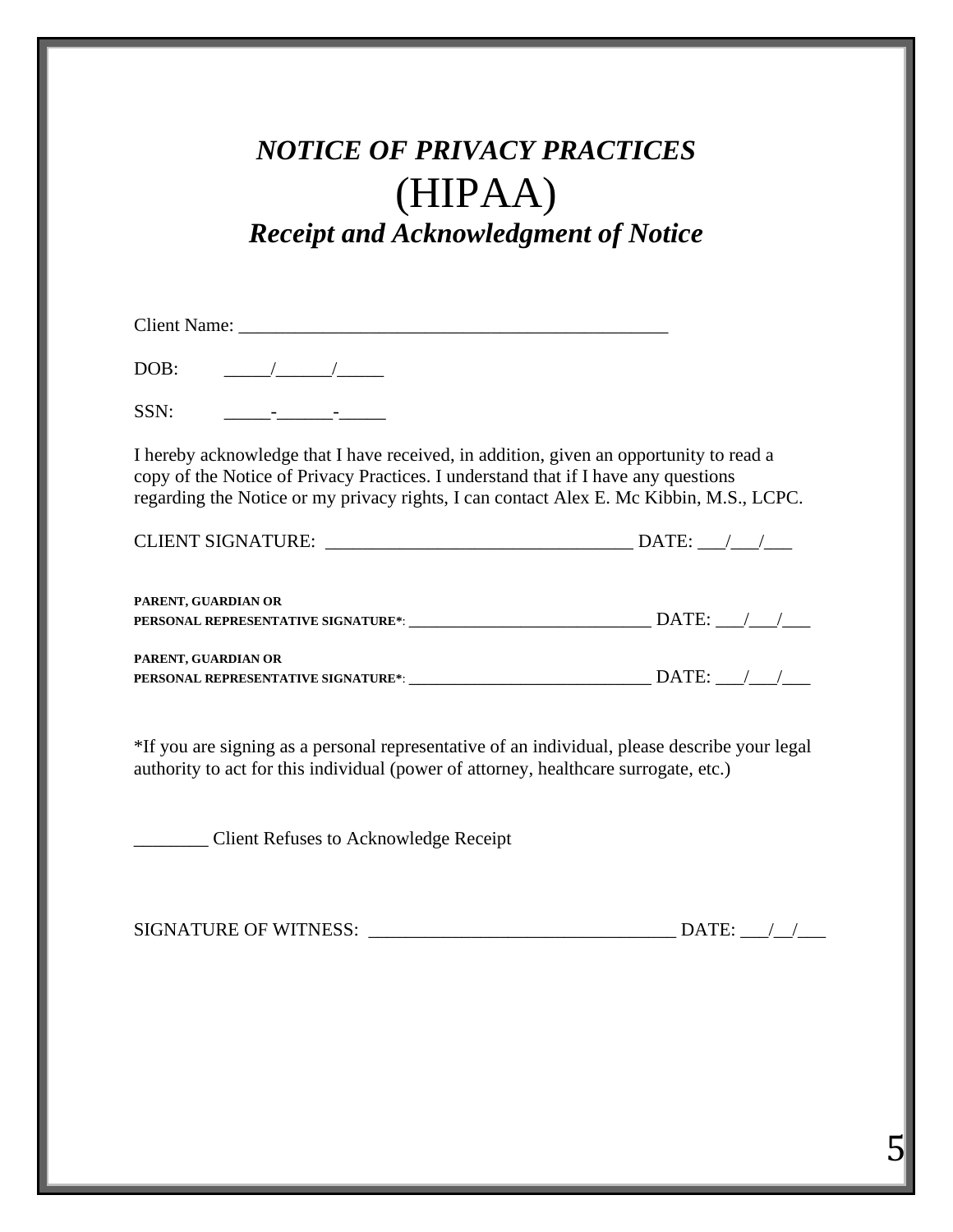**Alex E. Mc Kibbin, M.S., LCPC, LSOTP, SEP 24402 West Lockport Street, Suite 224 Plainfield, Illinois. 60544 Phone: (630) 456-2519 / Fax: (815) 556-8603 E-Mail: alex.mckibbin@sbcglobal.net**

I hereby authorize *Alex E. Mc Kibbin, M.S., LCPC LSOTP* to release to/or secure from:

\_\_\_\_\_\_\_\_\_\_\_\_\_\_\_\_\_\_\_\_\_\_\_\_\_\_\_\_\_\_\_\_\_\_\_\_\_\_\_\_\_\_\_\_\_\_\_\_\_\_\_\_\_\_\_\_\_\_\_\_\_\_

\_\_\_\_\_\_\_\_\_\_\_\_\_\_\_\_\_\_\_\_\_\_\_\_\_\_\_\_\_\_\_\_\_\_\_\_\_\_\_\_\_\_\_\_\_\_\_\_\_\_\_\_\_\_\_\_\_\_\_\_\_\_

*\_\_\_\_\_\_\_\_\_\_\_\_\_\_\_\_\_\_\_\_\_\_\_\_\_\_\_\_\_\_\_\_\_\_\_\_\_\_\_\_\_\_\_\_\_\_\_\_\_\_\_\_\_\_\_\_\_\_\_\_\_\_*

*(Name of Health Care Facility, Physician, Agency, School, etc.)*

*(Street Address,)*

*(City, State and Zip Code)*

*The following information contained in the client record of*

\_\_\_\_\_\_\_\_\_\_\_\_\_\_\_\_\_\_\_\_\_\_\_\_\_\_\_\_\_\_\_\_\_\_\_\_\_\_\_\_\_\_\_\_\_\_\_\_\_\_\_\_\_\_\_\_\_\_\_\_\_\_\_ *(Patient's Name:) (DOB:)*

#### **To be disclosed, the following items must specifically be checked:** O Account Information O Treatment Summary O Psychotherapy Notes

O Verbal Discussion of Case O Psychological Testing Report O Other \_

# **The purpose(s) of the authorization is (are):**<br>O At the request of the individual O Coord

O Coordination of Mental Health Treatment O Payment of Account  $O$  Other (specify):

I understand that the practice may not condition treatment on whether I sign this authorization.

I understand that information used or disclosed pursuant to this authorization may be subject to redisclosure by the recipient and may no longer be protected by law.

I understand that I may be responsible for the cost of medical record copying service.

I understand that this authorization is valid until it expires, unless revoked before that.

I understand that I may revoke this authorization at any time by giving written notice to the practice of my desire to do so. I also understand that I will not be able to revoke this authorization in cases where the therapist has already relied on it to use or disclose my health information. Written revocation must be sent to the practice. Absent such written revocation, this Authorization for Release of Confidential Health Information will terminate on \_\_\_\_\_\_\_\_\_\_\_\_.

| Signature of Client                                                                       | Date: $\angle$ / |
|-------------------------------------------------------------------------------------------|------------------|
| *Signature of Parent or Guardian $\Box$ Date: $\Box$                                      |                  |
|                                                                                           |                  |
| *Signature of Witness                                                                     | Date $/$ /       |
| *Client signature is required in addition to the parent or guardian signature for clients |                  |

ages 12-17.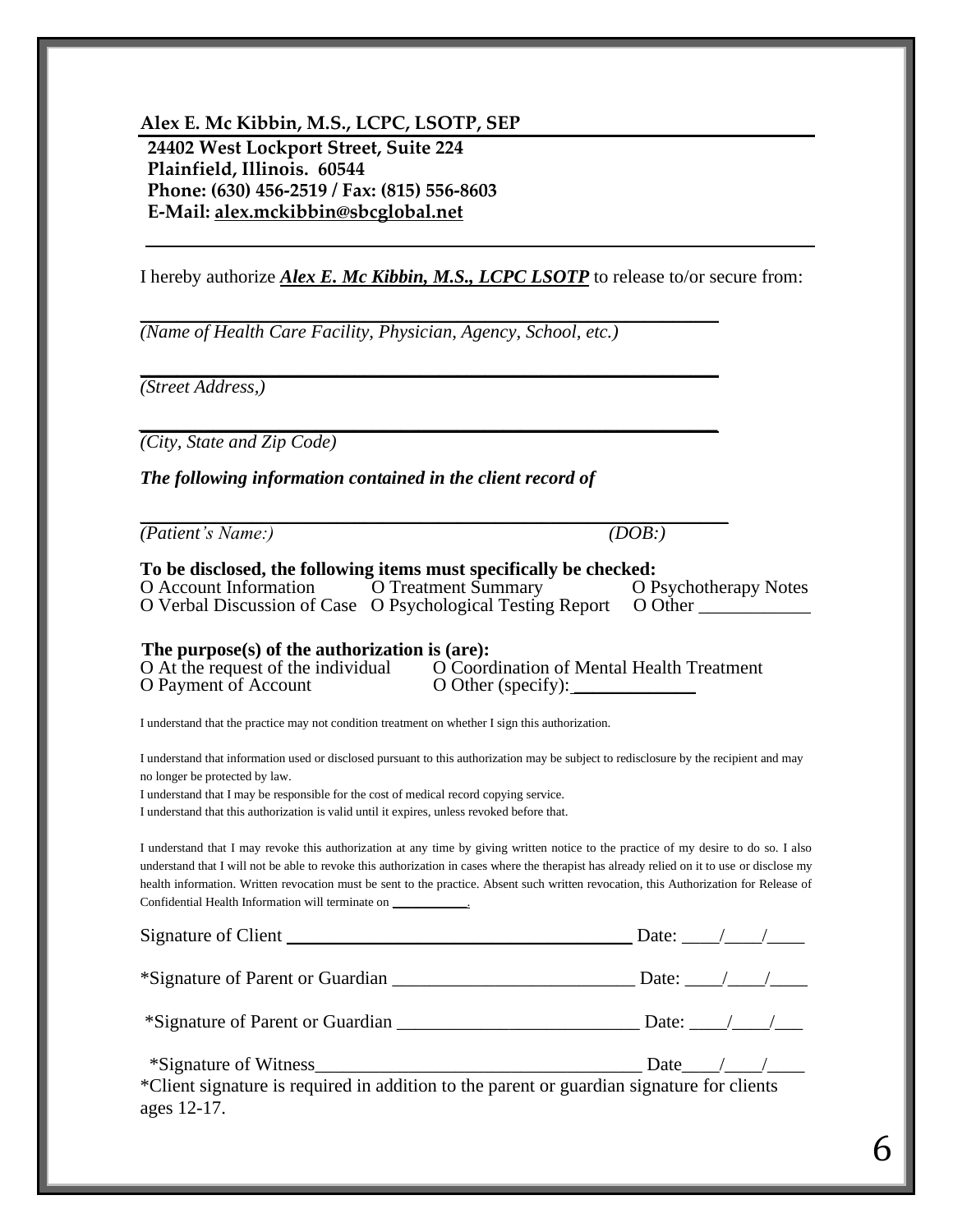Alex E McKibbin MS., LCPC, LSOTP, SEP 24402 W Lockport Street, Suite 224 Plainfield, Illinois 60544 Office: 630-456-2519 / Fax: 815-556-8603

### *Mandated Reporter Notification* Exceptions to Confidentiality

I am considered a mandated reporter under state law. That means that I am required to report any suspected incidents of child abuse or neglect to the Department of Children and Family Services' Hotline in accordance with the Abused and Neglect Child Reporting Act.

In addition, should I discover a client's intent to harm another person, I must make every attempt to alert that person of the peril.

I want you to know that these provisions of the law abridge the usual practice regarding confidentiality. I must report incidents of abuse and/or neglect, which are disclosed to me. I must attempt to alert the intended victim.

Please Sign below to indicate that you have had these exceptions to confidentiality explained to you in clear and understandable language.

| Signed:                           | Date: |
|-----------------------------------|-------|
| (Client 12 years or Older)        |       |
| Signed:                           | Date: |
| (*Parent/Guardian, if applicable) |       |
| Signed:                           | Date: |
| (*Parent/Guardian, if applicable) |       |
| Signed:                           | Date: |
| (Witness)                         |       |

\*Client signature is required in addition to the parent or guardian signature for clients ages 12-17.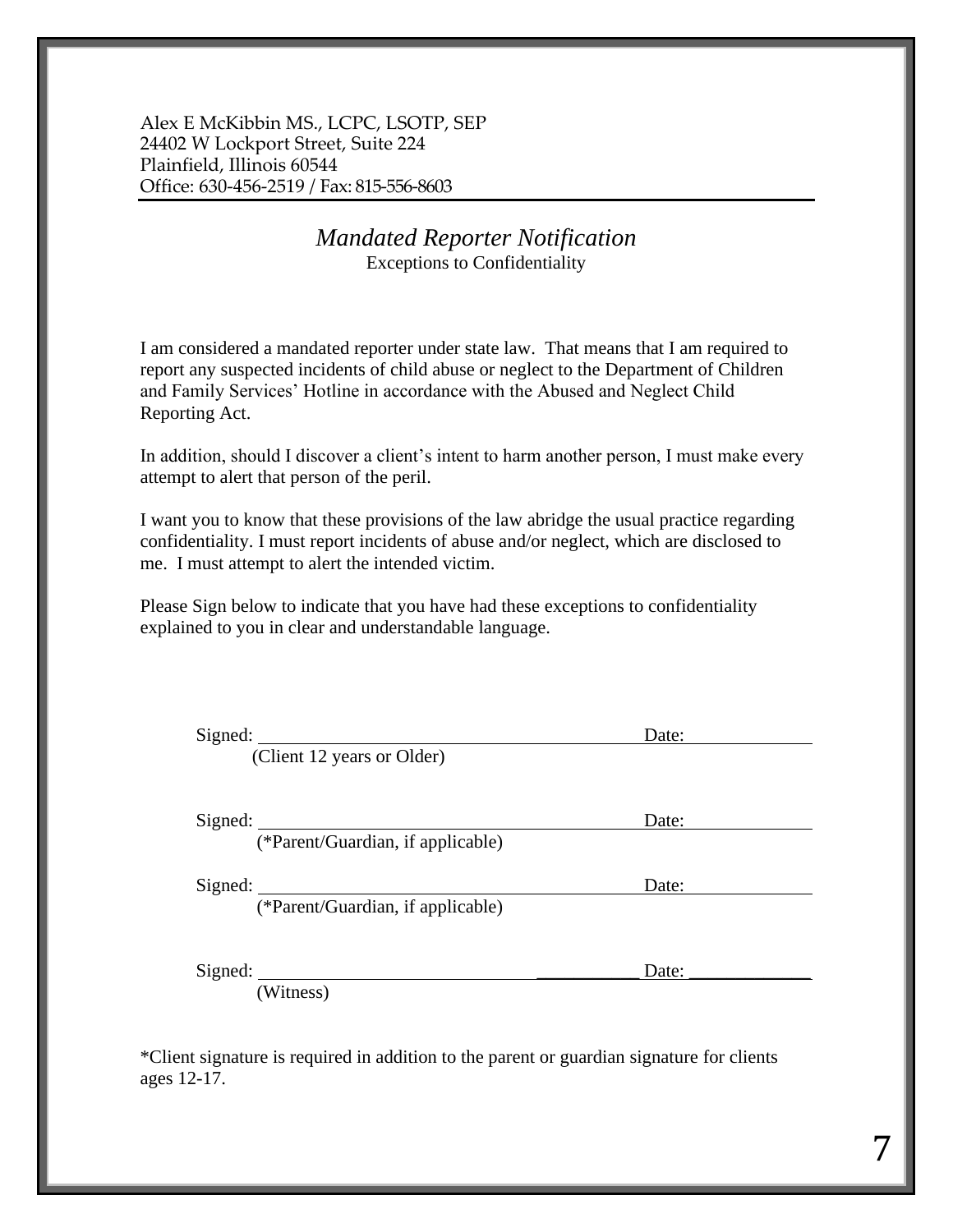*Alex E. Mc Kibbin, M.S., LCPC, LSOTP SEP* 24402 W Lockport Street, Suite 224 Plainfield, Illinois 60544 Office: 630-456-2519 / Fax: 815-556-8603

# Office Hours:

Mondays 10:00 AM to 7:00 PM

Tuesdays 10:00 AM to 7:00 PM

Wednesdays 10:00 AM to 7:00 PM

Thursdays 10:00 AM to 7:00 PM

Fridays OFF

Saturdays 9:00 AM to 3:00 PM

Sundays OFF

All **appointments** are scheduled and are always on the hour.

You may leave **messages** 24 hours per day, 7 days per week. You may **fax** me anything at any time.

You may also wish to communicate with me via e-mail. My e-mail address is **alex.mckibbin@sbcglobal.net** 

Respectfully,

Alex E. Mc Kibbin, MS, LCPC, LSOTP, SEP Licensed Clinical Professional Counselor Somatic Experiencing Practitioner Clinical Therapist

\_\_\_\_\_\_\_\_\_\_\_\_\_\_\_\_\_\_\_\_\_\_\_\_\_